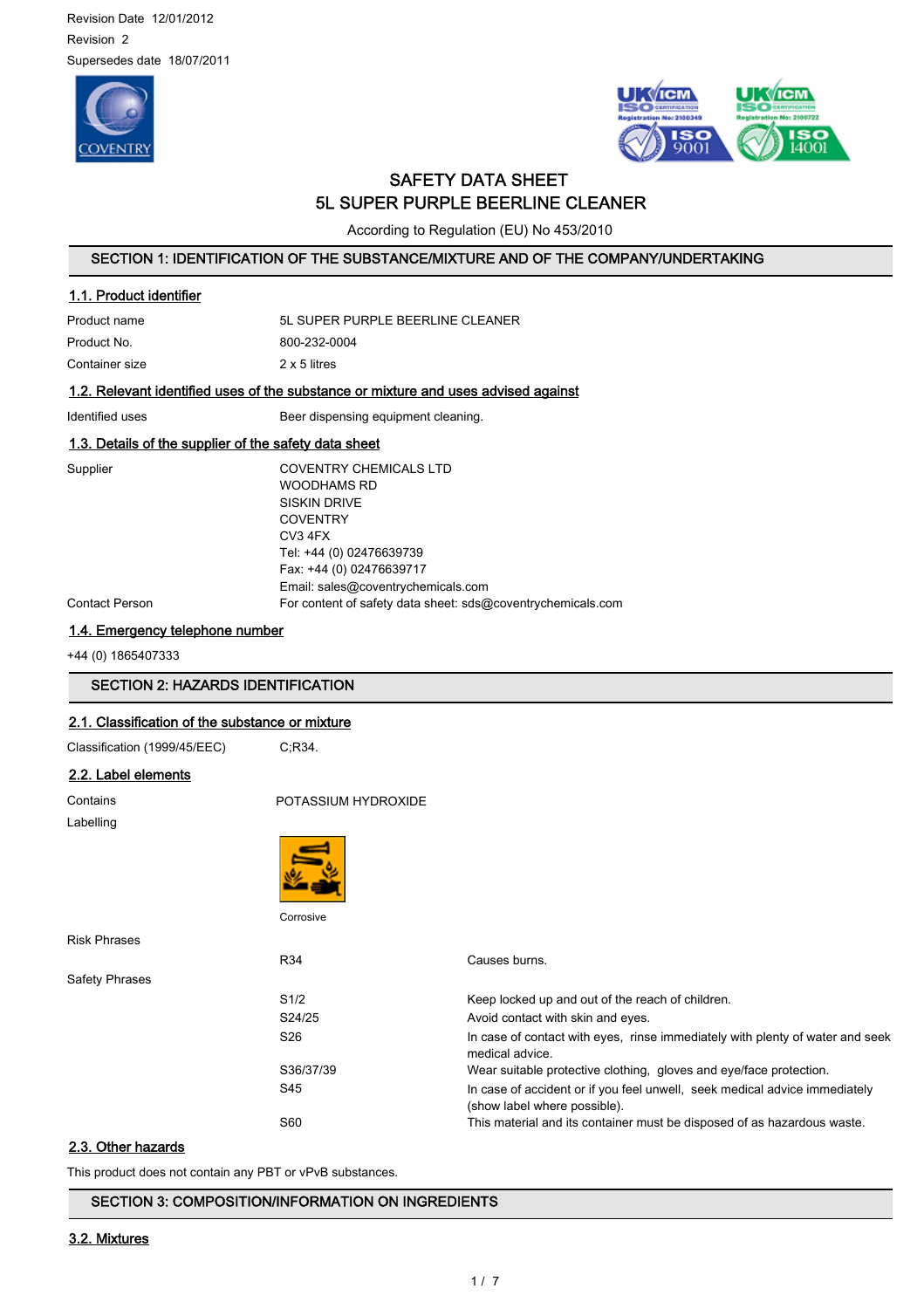| POTASSIUM HYDROXIDE                        |                   | $2.5 - 5%$                                 |
|--------------------------------------------|-------------------|--------------------------------------------|
|                                            |                   |                                            |
| CAS-No.: 1310-58-3                         | EC No.: 215-181-3 |                                            |
|                                            |                   |                                            |
| Classification (EC 1272/2008)              |                   | Classification (67/548/EEC)                |
| Acute Tox. 4 - H302                        |                   | C:R35                                      |
| Skin Corr. 1A - H314                       |                   | Xn;R22                                     |
| SODIUM HYPOCHLORITE SOLUTION,  % CI ACTIVE |                   | $1 - 2.5%$                                 |
|                                            |                   |                                            |
| CAS-No.: 7681-52-9                         | EC No.: 231-668-3 | Registration Number: 01-2119488154-34-XXXX |
|                                            |                   |                                            |
| Classification (EC 1272/2008)              |                   | Classification (67/548/EEC)                |
| <b>EUH031</b>                              |                   | C;R34                                      |
| Skin Corr. 1B - H314                       |                   | R31                                        |
| Aquatic Acute 1 - H400                     |                   | N;R50                                      |
|                                            |                   |                                            |
| POTASSIUM PERMANGANATE                     |                   | $< 1\%$                                    |
|                                            |                   |                                            |
| CAS-No.: 7722-64-7                         | EC No.: 231-760-3 |                                            |
|                                            |                   |                                            |
| Classification (EC 1272/2008)              |                   | Classification (67/548/EEC)                |
| Ox. Sol. 2 - H272                          |                   | O;R8                                       |
| Acute Tox. 4 - H302                        |                   | Xn;R22                                     |
| Aquatic Acute 1 - H400                     |                   | N;R50/53                                   |
| Aquatic Chronic 1 - H410                   |                   |                                            |

The Full Text for all R-Phrases and Hazard Statements are Displayed in Section 16.

# SECTION 4: FIRST AID MEASURES

#### 4.1. Description of first aid measures

General information

SPEED IS ESSENTIAL. OBTAIN IMMEDIATE MEDICAL ATTENTION. Showers and eye washing equipment must be provided at handling points.

Inhalation

Remove victim immediately from source of exposure. Keep the affected person warm and at rest. Get prompt medical attention. For breathing difficulties oxygen may be necessary.

Ingestion

Never give liquid to an unconscious person. Immediately rinse mouth and drink plenty of water (200-300 ml). DO NOT induce vomiting. Get medical attention immediately.

Skin contact

Remove affected person from source of contamination. Remove contaminated clothing. Wash the skin immediately with soap and water. Get medical attention promptly if symptoms occur after washing. Eye contact

Remove victim immediately from source of exposure. Make sure to remove any contact lenses from the eyes before rinsing. Promptly wash eyes with plenty of water while lifting the eye lids. Get medical attention immediately. Continue to rinse.

#### 4.2. Most important symptoms and effects, both acute and delayed

General information

The severity of the symptoms described will vary dependant of the concentration and the length of exposure. Seek medical attention for all burns, regardless how minor they may seem. The casualty should be transferred to hospital as soon as possible. Inhalation.

Severe irritation in nose and throat. May cause an asthma-like shortness of breath.

Ingestion

Will Immediately cause corrosion of and damage to the gastrointestinal tract.

Skin contact May cause serious chemical burns to the skin.

Eye contact

May cause severe inflammation, corneal ulcers and permanent impairment of vision.

#### 4.3. Indication of any immediate medical attention and special treatment needed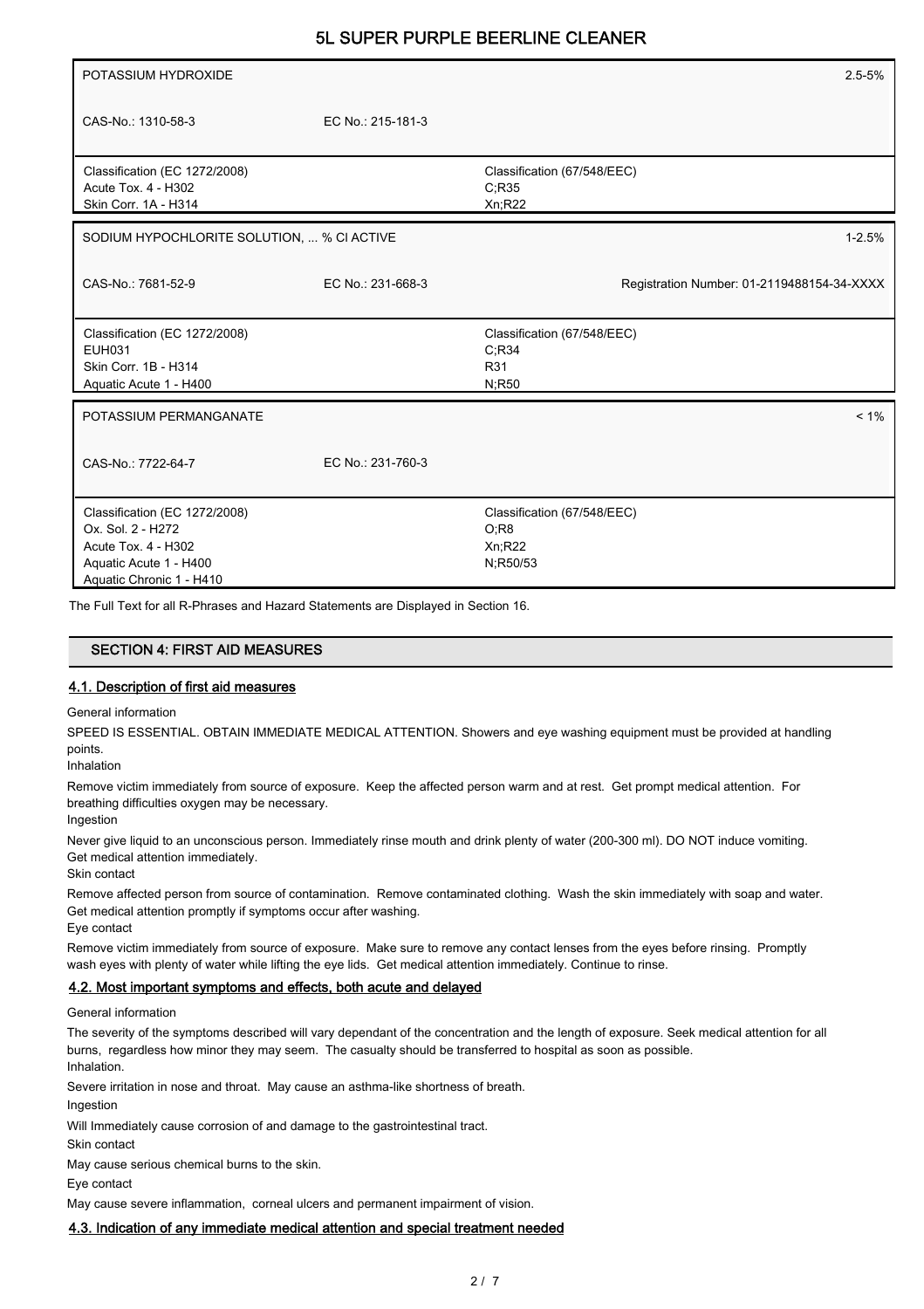Remove contaminated clothing and wash all affected areas with plenty of water. Symptomatic treatment and supportive therapy as indicated.

### SECTION 5: FIREFIGHTING MEASURES

### 5.1. Extinguishing media

Extinguishing media

This product is not flammable. Use fire-extinguishing media appropriate for surrounding materials. Foam, carbon dioxide or dry powder.

### 5.2. Special hazards arising from the substance or mixture

Hazardous combustion products

Fire creates: Chlorine. Hydrogen chloride (HCl). Oxides of: Chlorine. Carbon.

Unusual Fire & Explosion Hazards

Contact with some metals eg. aluminium, zinc can produce flammable hydrogen.gas.

### 5.3. Advice for firefighters

Special Fire Fighting Procedures

Keep run-off water out of sewers and water sources. Dike for water control.

Protective equipment for fire-figthers

Self contained breathing apparatus and full protective clothing must be worn in case of fire.

### SECTION 6: ACCIDENTAL RELEASE MEASURES

#### 6.1. Personal precautions, protective equipment and emergency procedures

Wear protective clothing as described in Section 8 of this safety data sheet.

#### 6.2. Environmental precautions

Do not allow ANY environmental contamination.

#### 6.3. Methods and material for containment and cleaning up

DO NOT TOUCH SPILLED MATERIAL! Stop leak if possible without risk. Absorb in vermiculite, dry sand or earth and place into containers. Flush with plenty of water to clean spillage area.

#### 6.4. Reference to other sections

For waste disposal, see section 13. See section 11 for more detailed information on health effects and symptoms.

### SECTION 7: HANDLING AND STORAGE

#### 7.1. Precautions for safe handling

Avoid spilling, skin and eye contact. Avoid forming spray/aerosol mists. Provide good ventilation. Read and follow manufacturer's recommendations. Wear protective clothing as described in Section 8 of this safety data sheet. Never add water directly to this product may cause vigorous reaction/boiling. Always dilute by carefully pouring the product into the water. Do not eat, drink or smoke when using the product. Good personal hygiene is necessary. Wash hands and contaminated areas with water and soap before leaving the work site.

#### 7.2. Conditions for safe storage, including any incompatibilities

Store in tightly closed original container in a well-ventilated place. Store away from: Acids.

Storage Class

Corrosive storage.

### 7.3. Specific end use(s)

### SECTION 8: EXPOSURE CONTROLS/PERSONAL PROTECTION

#### 8.1. Control parameters

| Name                        | <b>STD</b> | TWA - 8 Hrs | STEL - 15 Min | <b>Notes</b> |
|-----------------------------|------------|-------------|---------------|--------------|
| <b>IPOTASSIUM HYDROXIDE</b> | <b>WEL</b> |             | 2 $mg/m3$     |              |

WEL = Workplace Exposure Limit.

Ingredient Comments

WEL = Workplace Exposure Limits In case of chlorine emmission, the WEL for Chlorine should be observed: Short Term Exposure Limit (STEL) 0.5 ppm / 1.5 mg/m3

#### 8.2. Exposure controls

Protective equipment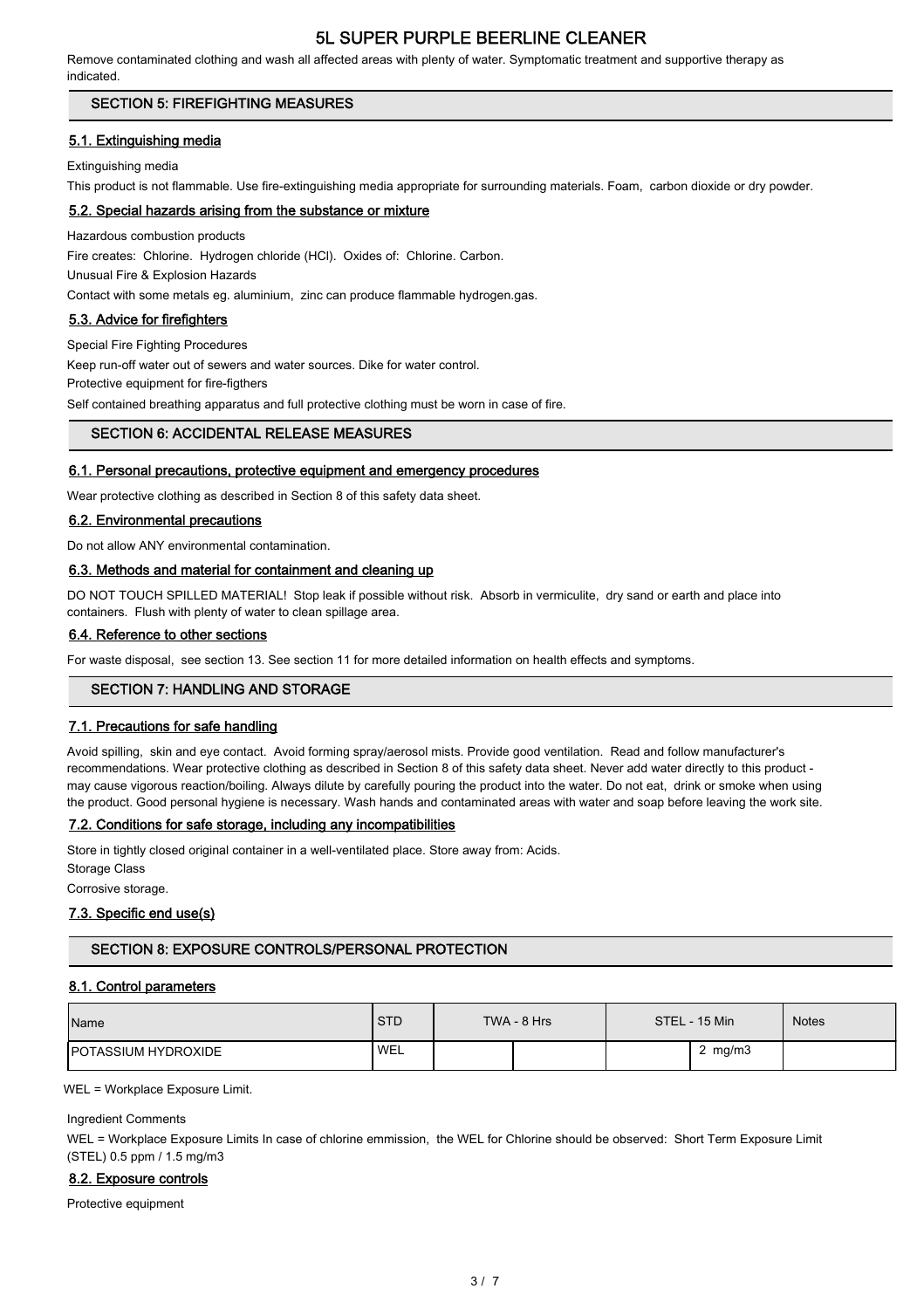

Process conditions

Provide eyewash, quick drench.

Engineering measures

Provide adequate ventilation. Observe Occupational Exposure Limits and minimise the risk of inhalation of vapours.

Respiratory equipment

No specific recommendation made, but respiratory protection must be used if the general level exceeds the recommended occupational exposure limit.

Hand protection

Wear protective gloves. Neoprene, nitrile, polyethylene or PVC.

Eye protection

Wear tight-fitting goggles or face shield.

Other Protection

Wear appropriate clothing to prevent any possibility of skin contact.

Hygiene measures

Wash at the end of each work shift and before eating, smoking and using the toilet. Wash promptly if skin becomes wet or contaminated. Promptly remove any clothing that becomes contaminated. Environmental Exposure Controls

Users should be aware of environmental considerations and their duties under the environmental protection act. Further information may be found on Government websites: www.dti.gov.uk/access/index/htm and www.envirowise.gov.uk.

### SECTION 9: PHYSICAL AND CHEMICAL PROPERTIES

#### 9.1. Information on basic physical and chemical properties

| Appearance                              | Liquid                 |
|-----------------------------------------|------------------------|
| Colour                                  | Purple.                |
| Odour                                   | Faintly of chlorine.   |
| Solubility                              | Soluble in water.      |
| Initial boiling point and boiling range |                        |
| Not applicable.                         |                        |
| Melting point $(^{\circ}C)$             |                        |
| Not applicable.                         |                        |
| Relative density                        | 1.080 TYPICALLY @ 20°C |
| <b>Bulk Density</b>                     |                        |
| Not applicable.                         |                        |
| Vapour density (air=1)                  |                        |
| Not determined.                         |                        |
| Vapour pressure                         |                        |
| Not determined.                         |                        |
| Evaporation rate                        |                        |
| Not determined.                         |                        |
| <b>Evaporation Factor</b>               |                        |
| Not applicable.                         |                        |
| pH-Value, Conc. Solution                | <b>13.5 TYPICALLY</b>  |
| Viscosity                               |                        |
| Not determined.                         |                        |
| Solubility Value (G/100G H2O@20°C)      |                        |
| Not applicable.                         |                        |
| Decomposition temperature (°C)          |                        |
| Not applicable.                         |                        |
| Odour Threshold, Lower                  |                        |
| Not applicable.                         |                        |
| Odour Threshold, Upper                  |                        |
| Not applicable.                         |                        |
| Flash point (°C)                        |                        |
| Not applicable.                         |                        |
| Auto Ignition Temperature (°C)          |                        |
| Not applicable.                         |                        |
|                                         |                        |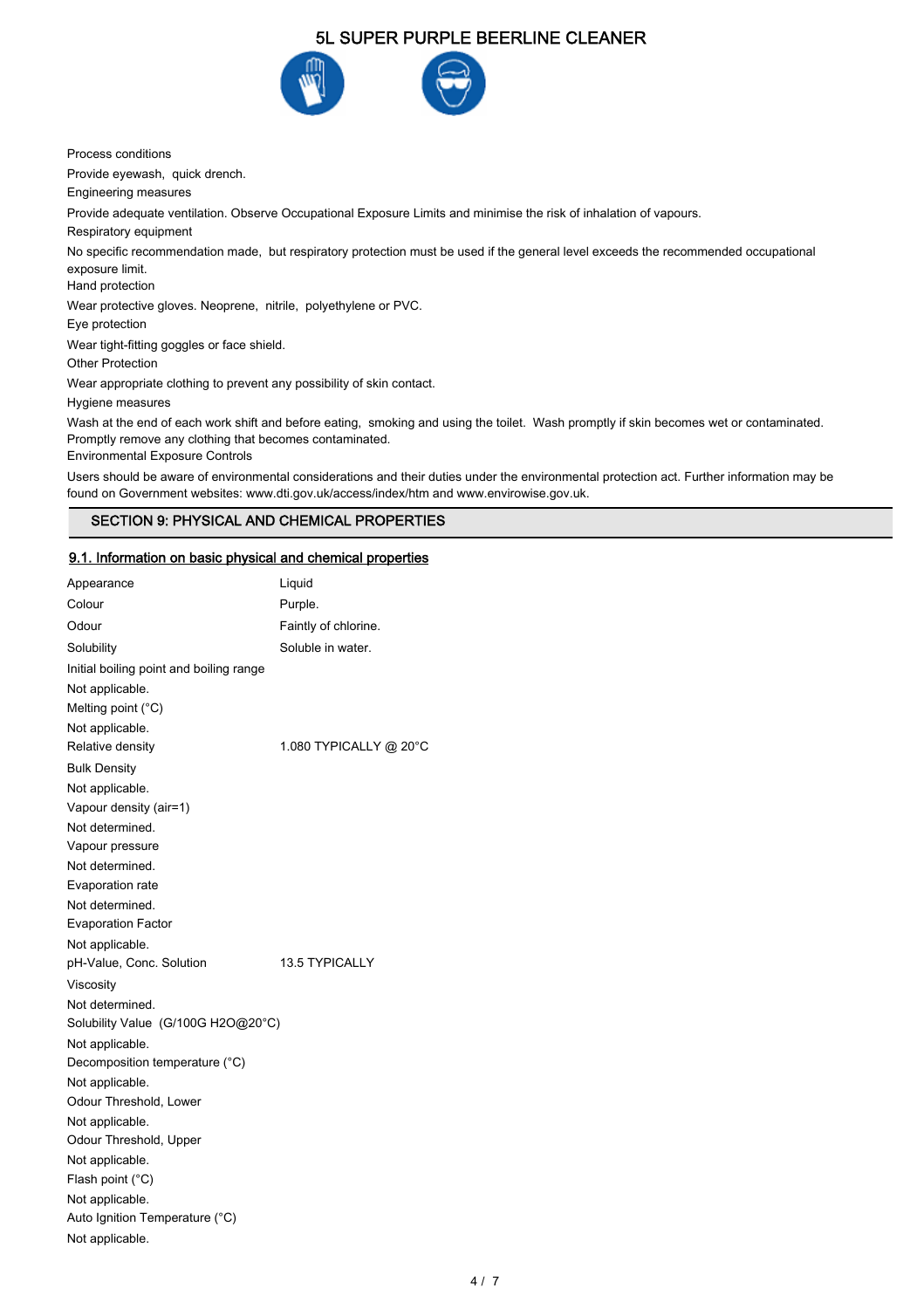Explosive properties Not applicable Oxidising properties Not applicable.

Comments Information given concerns the concentrated solution.

### 9.2. Other information

Not relevant

### SECTION 10: STABILITY AND REACTIVITY

#### 10.1. Reactivity

The product reacts with water and will generate heat. The solution is strongly alkaline and reacts with strong acids with heat generation. Highly reactive with aluminium, tin, zinc and alloys of these metals producing flammable hydrogen gas.

#### 10.2. Chemical stability

Stable under normal temperature conditions.

### 10.3. Possibility of hazardous reactions

Can react violently if in contact with acids and chloro-hydrocarbons. Exothermic reaction with water.

### 10.4. Conditions to avoid

Avoid excessive heat for prolonged periods of time.

#### 10.5. Incompatible materials

Materials To Avoid

Acids. Ammonia solution. Chlorinated hydrocarbons. Aluminium. Zinc.

#### 10.6. Hazardous decomposition products

Hydrogen.

### SECTION 11: TOXICOLOGICAL INFORMATION

#### 11.1. Information on toxicological effects

Toxicological information

No information available.

Other Health Effects

This substance has no evidence of carcinogenic properties.

Respiratory sensitisation

No information available.

General information

Danger of very serious irreversible effects in contact with skin, in contact with eyes and if swallowed.

Inhalation

Spray mists irritate the respiratory system, and cause coughing and difficulties in breathing. May cause damage to mucous membranes in nose, throat, lungs and bronchial system.

Ingestion

May cause burns in mucous membranes, throat, oesophagus and stomach.

Skin contact

May cause serious chemical burns to the skin. Repeated exposure may cause skin dryness or cracking.

Eye contact

Causes burns. Risk of corneal damage. Contact with concentrated chemical may very rapidly cause severe eye damage, possibly loss of sight.

#### SECTION 12: ECOLOGICAL INFORMATION

#### **Ecotoxicity**

There are no data on the ecotoxicity of this product.

### 12.1. Toxicity

Acute Fish Toxicity

Concentrations greater that 10ppm or ph value greater than 10.5 may be fatal to fish and other aquatic organisms.

Can cause damage to aquatic plants.

Can cause damage to vegetation.

#### 12.2. Persistence and degradability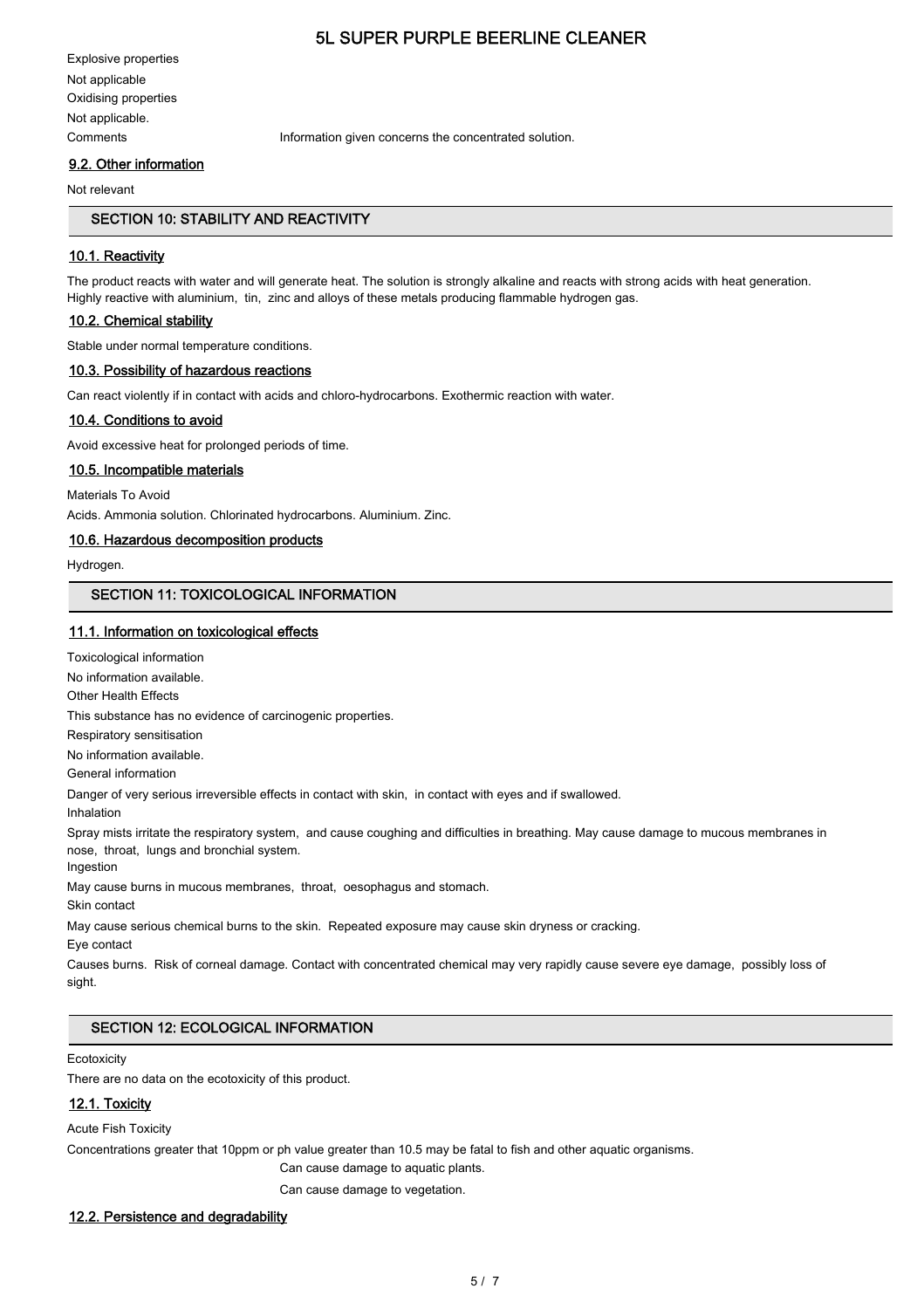### **Degradability**

Degrades readily by reaction with the natural carbon dioxide in the air.

# 12.3. Bioaccumulative potential

Bioaccumulative potential The product is not bioaccumulating.

## 12.4. Mobility in soil

Mobility:

The product is water soluble and may spread in water systems.

### 12.5. Results of PBT and vPvB assessment

This product does not contain any PBT or vPvB substances.

### 12.6. Other adverse effects

### SECTION 13: DISPOSAL CONSIDERATIONS

#### General information

Waste is classified as hazardous waste. Disposal to licensed waste disposal site in accordance with the local Waste Disposal Authority. When handling waste, consideration should be made to the safety precautions applying to handling of the product.

### 13.1. Waste treatment methods

Dispose of via an authorised and appropriately licensed waste contractor. Packaging is recyclable. Wash out containers with water before disposal.

Waste Class

EWC Code: 06 02 04

### SECTION 14: TRANSPORT INFORMATION

## 14.1. UN number

| UN No. (ADR/RID/ADN) | 1814 |
|----------------------|------|
| UN No. (IMDG)        | 1814 |
| UN No. (ICAO)        | 1814 |

### 14.2. UN proper shipping name

Proper Shipping Name **POTASSIUM HYDROXIDE, SOLUTION** 

# 14.3. Transport hazard class(es)

| <b>ADR/RID/ADN Class</b>   | 8                              |
|----------------------------|--------------------------------|
| <b>ADR/RID/ADN Class</b>   | Class 8: Corrosive substances. |
| ADR Label No.              | 8                              |
| <b>IMDG Class</b>          | 8                              |
| <b>ICAO Class/Division</b> | 8                              |
| <b>Transport Labels</b>    |                                |
|                            |                                |



### 14.4. Packing group

| ADR/RID/ADN Packing group |   |
|---------------------------|---|
| <b>IMDG Packing group</b> | Ш |
| ICAO Packing group        | Ш |

### 14.5. Environmental hazards

Environmentally Hazardous Substance/Marine Pollutant No.

### 14.6. Special precautions for user